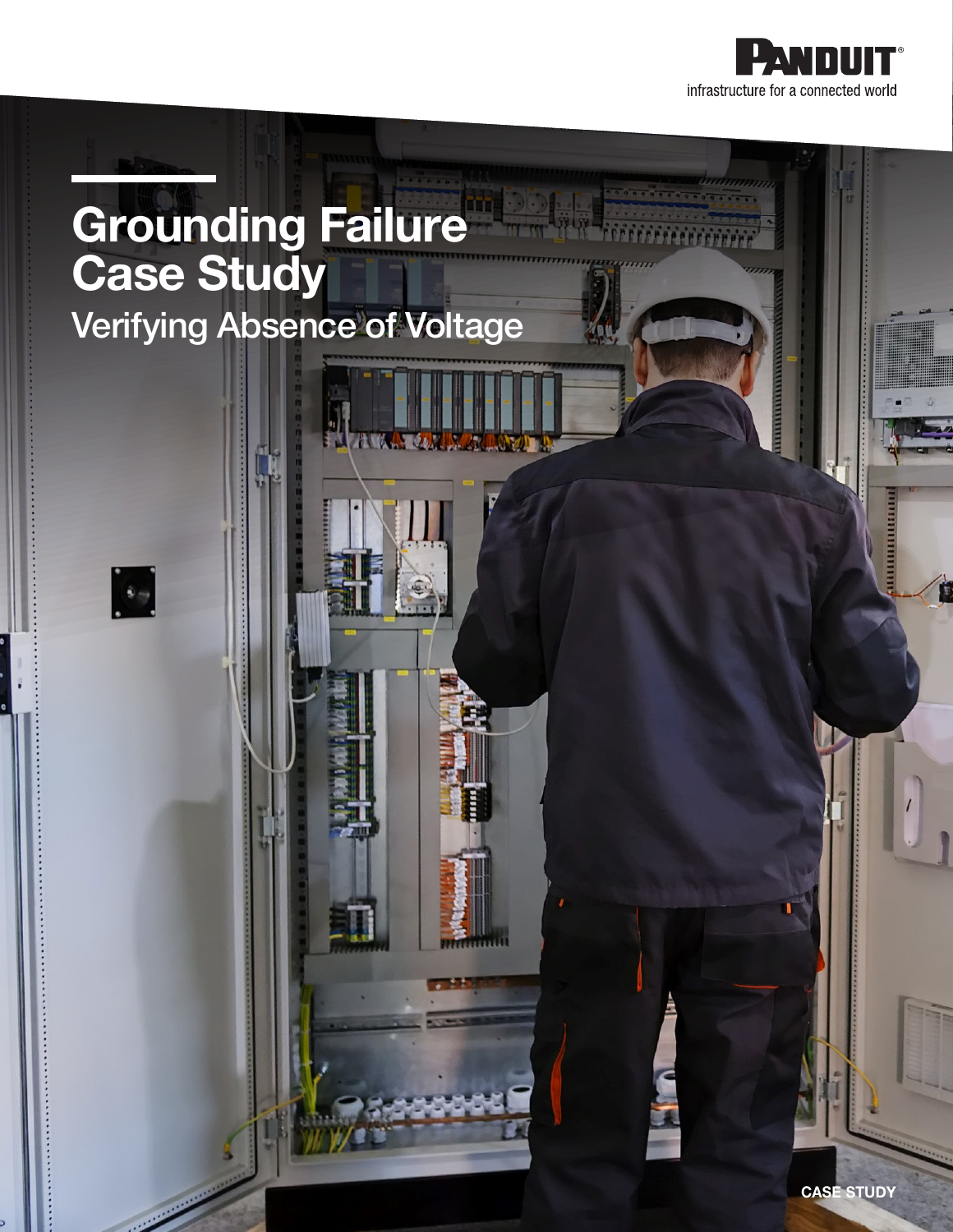## Electrical Enclosure with Incoming 3-Phase 480V AC Power

## **Situation**

Worker approaches the enclosure and the disconnect switch for the 480V power source is in the OFF position. The disconnect switch has failed with one phase (L1) in the closed position (L2, L3 are open). The ground leads of the devices are NOT connected to ground because of an improper installation or termination failure.

The worker applies a lock. Following safety procedures, the worker performs an absence of voltage test with the electrical enclosure closed using a permanently mounted device.



| <b>Permanently</b><br><b>Mounted Device</b>  | <b>Failure</b><br><b>Mode</b>                       | <b>Potential</b><br><b>Cause</b>                      | <b>System</b><br><b>State</b>                                         | <b>Detection</b>                                                                                                                                               | <b>Failure Effect</b>                                                                                                                                  | <b>Incident</b><br><b>Consequence</b>                                     |
|----------------------------------------------|-----------------------------------------------------|-------------------------------------------------------|-----------------------------------------------------------------------|----------------------------------------------------------------------------------------------------------------------------------------------------------------|--------------------------------------------------------------------------------------------------------------------------------------------------------|---------------------------------------------------------------------------|
| Absence of<br><b>Voltage</b><br>Tester (AVT) | Ground lead(s)<br>are NOT<br>connected to<br>ground | Improper<br>installation or<br>termination<br>failure | Disconnect is<br>in the OPEN/<br>OFF position<br>with L1<br>energized | <b>YES</b><br>The AVT will detect<br>open ground (or<br>phase) lead(s)<br>and communicate<br>the installation of<br>sensor leads is not<br>verified            | AVT will detect<br>open ground<br>lead(s) and<br>communicate<br>installation is<br>the reason the<br>absence of voltage<br>test cannot be<br>confirmed | <b>None - Incident</b><br><b>Avoided</b>                                  |
| Test<br><b>Portal</b>                        |                                                     |                                                       |                                                                       | <b>NO</b><br>Voltage<br>measurement<br>results in zero<br>voltage when<br>voltage is present                                                                   | Worker erroneously<br>considers electrical<br>enclosure as<br>deenergized                                                                              | <b>Worker opens</b><br>equipment while<br>energized                       |
| <b>Voltage</b><br>Test<br><b>Station</b>     |                                                     |                                                       |                                                                       | <b>NO</b><br>The L1 LED<br>for the voltage<br>indicator will not<br>be illuminated<br>and measurement<br>results in zero<br>voltage when<br>voltage is present |                                                                                                                                                        | • Probable shock<br>or arc flash event<br>• Equipment<br>damage is likely |